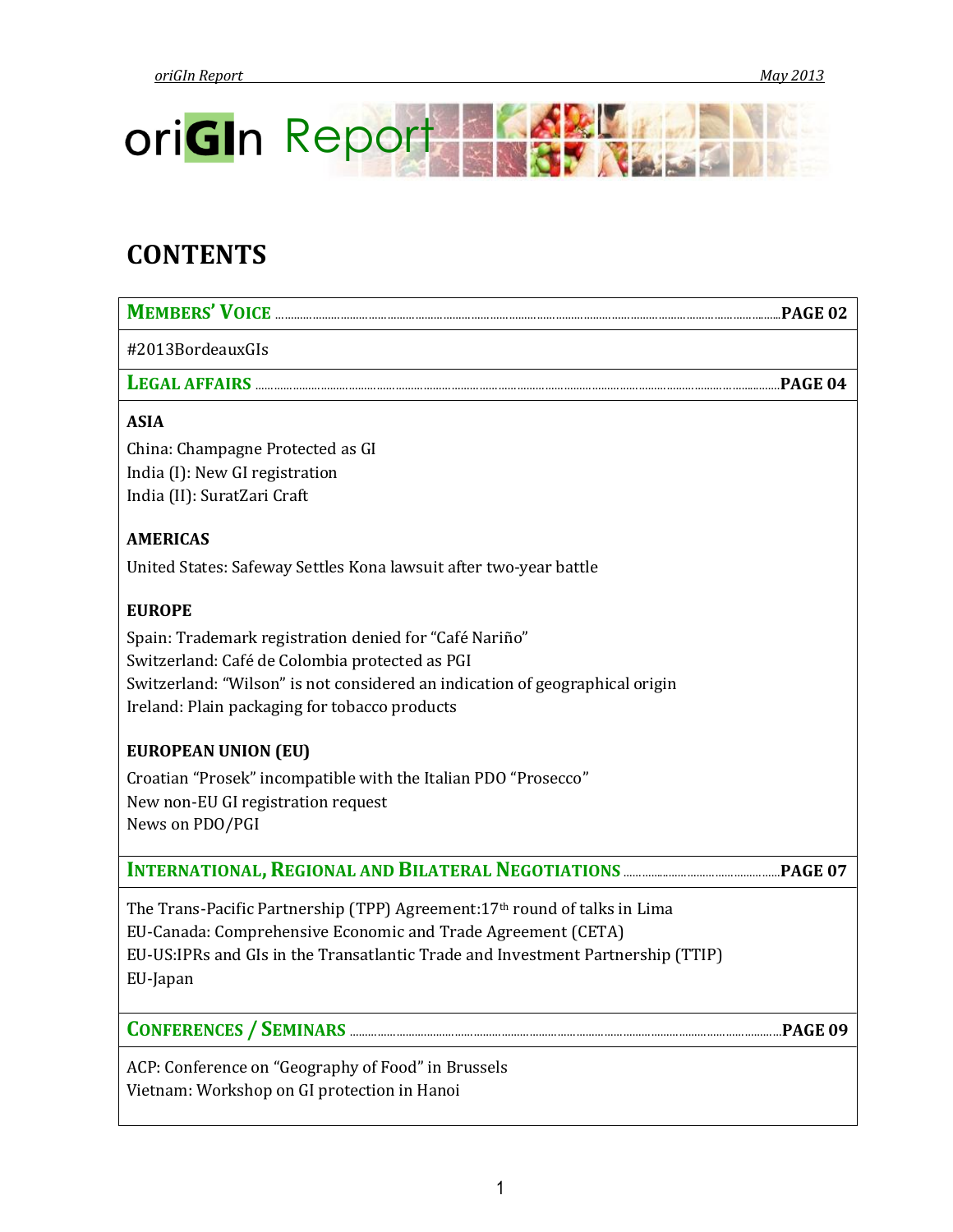# **MEMBERS' VOICE**

# **#2013BordeauxGIs**

*by Mr. Christian Amblard, Syndicat du Pruneau d'Agen, and Mr. Marc Roose, Canard à Foie Gras du Sud-Ouest, on behalf the organization team*



The idea of organizing the oriGIn General Assembly in Bordeaux, came up in early 2011. Immediately it found supporters among the representatives of geographical indications (GIs) as well as the overall agricultural sector and policy-makers in the Aquitaine region. After all, Bordeaux and Aquitaine are the birthplace of the concept of appellation of origin some eighty years ago. The rural economy of the region relies on some 100 GIs, which produce half of the agricultural sector annual turnover. It is therefore understandable that the subject of protection and promotion of GIs is a major concern for regional stakeholders, both from the public and private sector. Some of those local GIs

have been even among the founders of oriGIn. Likewise, the Association of European Regions of Products of Origin (AREPO) was created in Bordeaux in 2004 at the initiative of Aquitaine politicians. Finally, in the framework of the "*Salon de l'Agriculture d'Aquitaine*", Bordeaux have been welcoming for 15 years the *"Assises de l'Origine",* an international conference on GIs.

In this context - and with the strong support of Dominique Graciet, President of the Chamber of Agriculture of Aquitaine and of Jean-Pierre Raynaud, President of Coop de France-Aquitaine and vice- President of the Aquitaine region- we were convinced that organizing the respective General Assemblies of oriGIn and AREPO within the *"Asisses de l'Origine*", would have been beneficial for all partners and have generated economies of scale.

We have chosen to hold the General Assemblies of oriGIn and AREPO at the "*Salon de l'Agriculture*", "surrounded by its cows and other animals", because this is where the



*"Assises de l'Origine"* traditionally take place*.* It was as well an ideal place to expose participants to the French gastronomy, cheese and wine in particular. For the International Conference, on the other hand, the Aquitaine Region placed at our disposal its large conference room, thanks to President Alain Rousset, whom we would like to thank for his precious support.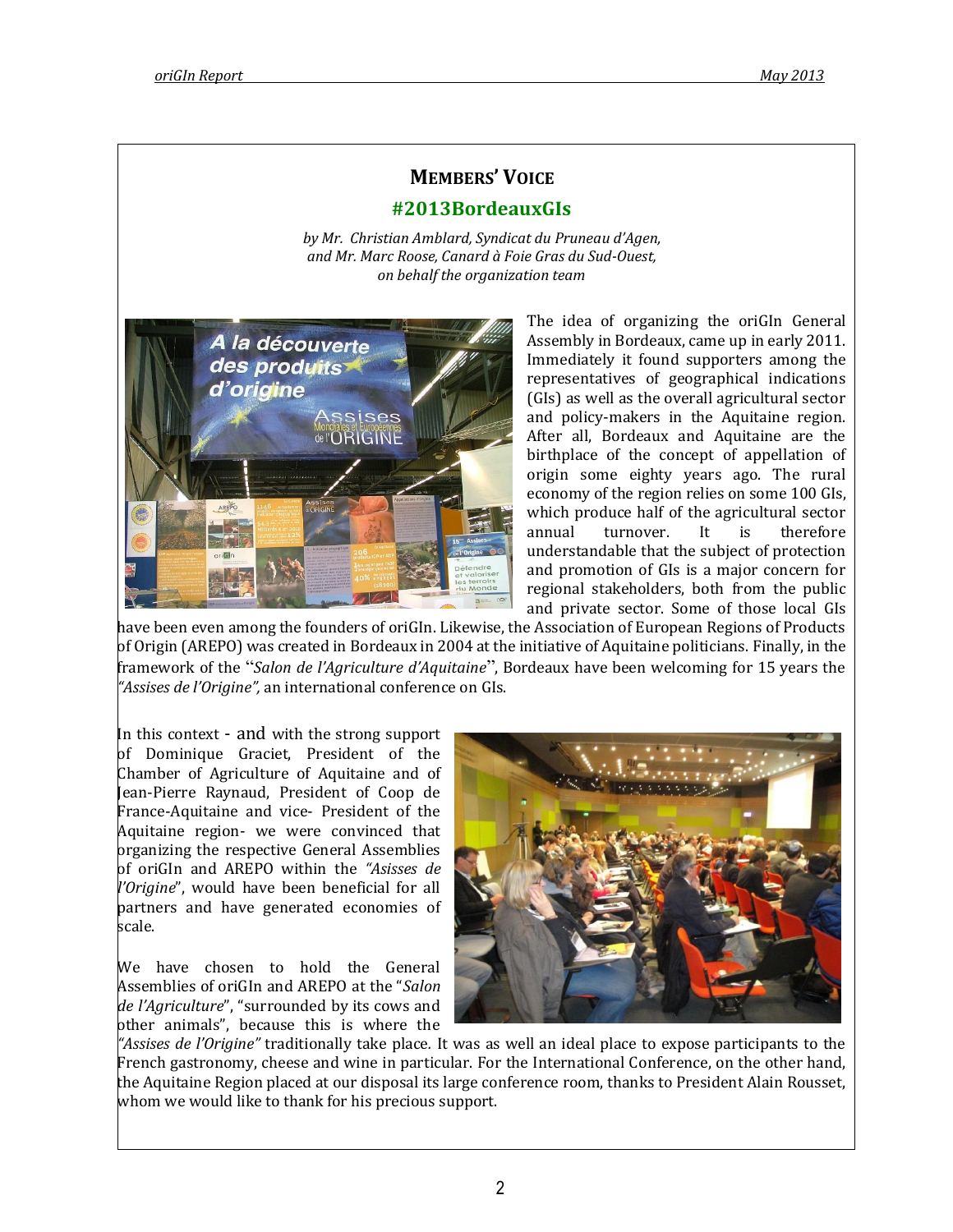

Stéphane Le Foll, French Minister of Agriculture, was right when he expressed his desire to speak at the General Assemblies. His message delivered on May 20 was very clear: France strongly supports oriGIn and AREPO and will work so that the GI concept will further consolidate throughout the world and protect the heritage of producers worldwide. Along the same lines, at the International Conference on May 21, we had the honour of receiving a video message from Dacian Ciolos, the European Commissioner for Agriculture, who confirmed the EU commitment for the consolidation of the GI concept in the world.

As a matter of fact, organizing such an event in Aquitaine has been an exciting challenge, also in light of the fact that we did not want to disappoint our guests after the unforgettable event organised in Guadalajara (Mexico) in 2011, under the direction of the Consejo Regulador del Tequila! Motivated by this, in spring 2012, a team of several local GI experts was established under the lead of Bruno Millet, Director of the Regional Chamber of Agriculture, with the objective to organise the event. Such a group had the support of the experienced Interco team, coordinated by Christine Pécastaingts, to whom we owe much of this event success. Last but not least, the team was backed by Benjamin Labelle, a young intern from the University of Bordeaux, who got a terrific formative experience.

Some highlights: the Gala Dinner at Chateau Lafitte-Laguens, where we offered our guests a night based on GI products: from the Champagne as aperitif, offered by the CIVC, to desserts and after-dinner drinks. The evening began with French songs, followed by international ones to celebrate the global dimension of the event with a group of brilliant young musicians and singers. At the end of the dinner, to celebrate the 10th birthday of oriGIn, a slide show with stories and anecdotes which characterised the Organisation since its foundation was presented by the Director and President of oriGIn.



In line with the tradition, we ended the event with field visits: Armagnac, Canards à Foie Gras du Sud-Ouest and Poulet des Landes on the one hand; Fraises du Périgord, Vin de Monbazillac et Pruneaux d'Agen on the other.

All in all, we can say that our goals have been met, with the participation of some 300 people. Our greatest wish is that this event has contributed to further the cause of GIs in the world. We look forward to exploring the culture of another country and its GIs in 2015!

For more information: [christian.amblard@pruneau.fr](mailto:christian.amblard@pruneau.fr) [& marc.roose@foiegrasdusudouest.fr](mailto:marc.roose@foiegrasdusudouest.fr)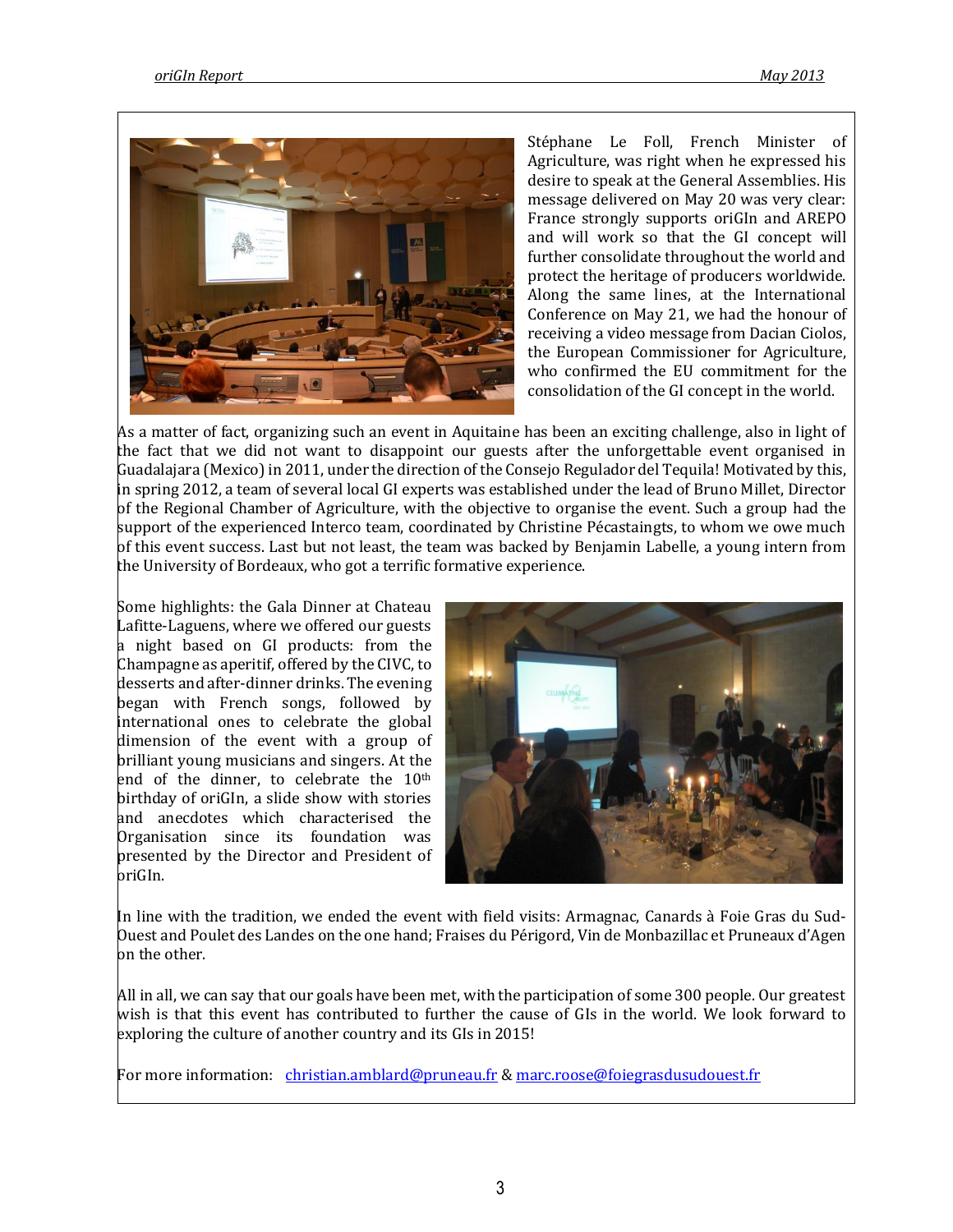# **LEGAL AFFAIRS**

# **Asia**

#### **China: Champagne Protected as GI**

The recognition of "Champagne" as a GI in China was announced on May 27. As a result, Champagne became the fourth foreign GI in the sector of wines and spirits protected in China, after Cognac, Scotch Whisky and the Napa Valley. **On the Chinese law on GIs, please see the oriGIn Manual on Protecting GIs in Emerging Economies (BRICs Countries).**

The legal protection in such a key market is a landmark achievement for the "Comité interprofessionnel du vin de Champagne" (CIVC). In 2012, 309 million bottles of Champagne were sold to more than 180 countries in the world, 2 million of which were exported to China (increasing by 51.8% over the previous year). China is now the fifth market outside the EU for Champagne.

Further information (in French) @: [http://www.champagne.fr/fr/presse/communiqu](http://www.champagne.fr/fr/presse/communiques/defense-appellation-champagne/reconnaissance-chine-indication-geographique-champagne) [es/defense-appellation](http://www.champagne.fr/fr/presse/communiques/defense-appellation-champagne/reconnaissance-chine-indication-geographique-champagne)[champagne/reconnaissance-chine-indication](http://www.champagne.fr/fr/presse/communiques/defense-appellation-champagne/reconnaissance-chine-indication-geographique-champagne)[geographique-champagne](http://www.champagne.fr/fr/presse/communiques/defense-appellation-champagne/reconnaissance-chine-indication-geographique-champagne) & [http://www.agrisalon.com/fr/permalien/article/](http://www.agrisalon.com/fr/permalien/article/6999762/Reconnu-en-Chine-comme-appellation-d-origine-il-est-desormais-mieux-protege.html) [6999762/Reconnu-en-Chine-comme-appellation](http://www.agrisalon.com/fr/permalien/article/6999762/Reconnu-en-Chine-comme-appellation-d-origine-il-est-desormais-mieux-protege.html)[d-origine-il-est-desormais-mieux-protege.html](http://www.agrisalon.com/fr/permalien/article/6999762/Reconnu-en-Chine-comme-appellation-d-origine-il-est-desormais-mieux-protege.html)

#### **India (I): New GI registration**

In May, "Bangalore Blue Grapes" obtained the GI status in India.

The red sandy loam soil and the temperature (35°- 37° during the day and 12°-15° at night) of Bangalore and its surrounding area give to these grapes its unique characteristics. More than 4.5 tonnes of Bangalore Blue grapes are produced annually, most of it is used for table purposes.

More information @:

[http://articles.timesofindia.indiatimes.com/2013-](http://articles.timesofindia.indiatimes.com/2013-05-15/bangalore/39280611_1_geographical-indication-gi-tag-gi-status) [05-15/bangalore/39280611\\_1\\_geographical](http://articles.timesofindia.indiatimes.com/2013-05-15/bangalore/39280611_1_geographical-indication-gi-tag-gi-status)[indication-gi-tag-gi-status](http://articles.timesofindia.indiatimes.com/2013-05-15/bangalore/39280611_1_geographical-indication-gi-tag-gi-status)

#### **India (II): SuratZari Craft**

Surtizari, one of the oldest crafts of Gujarat, had been registered as GI in India in 2010. In May this year, twenty-one manufacturers obtained from the Chennai-based Geographical Indication (GI) Registry the authorization to sell their products using the official logo "SuratZari Craft". In India, it is mandatory for a manufacturer to get registration under part-b of the GI act to use the official logo.

More information @:

[http://articles.timesofindia.indiatimes.com/2013-](http://articles.timesofindia.indiatimes.com/2013-05-31/surat/39654831_1_zari-products-geographical-indication-registration) [05-31/surat/39654831\\_1\\_zari-products](http://articles.timesofindia.indiatimes.com/2013-05-31/surat/39654831_1_zari-products-geographical-indication-registration)[geographical-indication-registration](http://articles.timesofindia.indiatimes.com/2013-05-31/surat/39654831_1_zari-products-geographical-indication-registration)

# **Americas**

#### **United States: Safeway Settles Kona lawsuit after two-year battle**

After two years of litigation, Safeway Stores, the second largest grocery chain in the US, has settled a federal court lawsuit filed in 2011 by a California consumer (Chanee Thurston, backed by the Kona Coffee Farmers Association, KCFA). The class action filed Thurston alleged damages from misleading labelling of "Safeway Select Kona Blend Coffee", which contained only a small proportion of Kona beans, without disclosing that the rest of the coffee was grown in regions other than Kona on the Island of Hawaii. The terms of the settlement are undisclosed.

The lawsuit originally sought to recover more than \$500,000 for consumers who purchased the Safeway Select Kona Blend coffee after August, 2007, arguing that the packaging did not disclose how much of the coffee blend actually contained beans from Hawaii's Kona region.

The settlement is very disappointing for the KCFA as it leaves unresolved whether the use of "Kona" on packages of coffee containing little, if any, Kona grown coffee, violates federal and state consumer protection and fair marketing laws.

Further information @:

[http://www.konacoffeefarmers.org/kona](http://www.konacoffeefarmers.org/kona-labeling/safeway-settles-kona-coffee-blend-mislabeling-lawsuit/)[labeling/safeway-settles-kona-coffee-blend](http://www.konacoffeefarmers.org/kona-labeling/safeway-settles-kona-coffee-blend-mislabeling-lawsuit/)[mislabeling-lawsuit/](http://www.konacoffeefarmers.org/kona-labeling/safeway-settles-kona-coffee-blend-mislabeling-lawsuit/)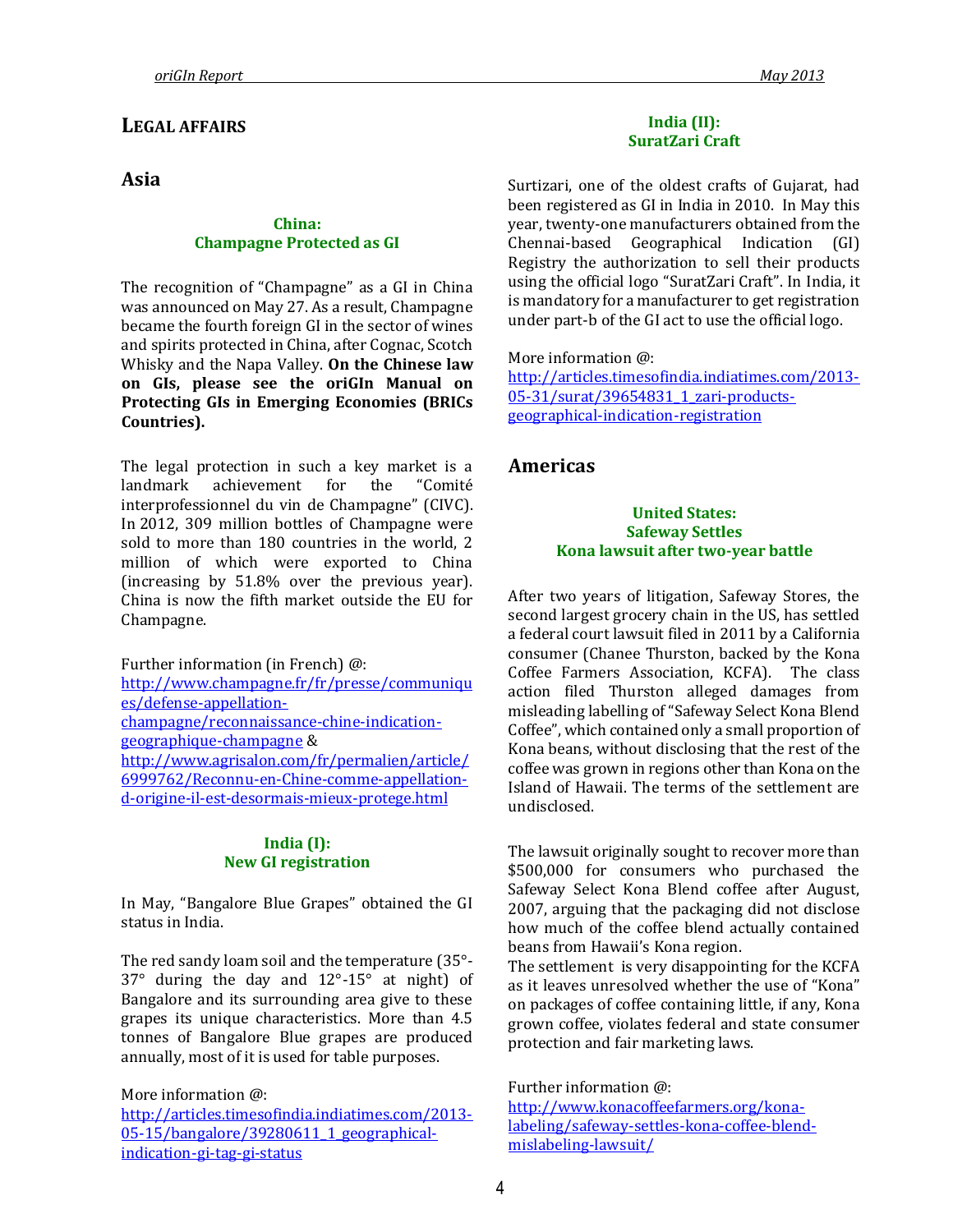# **Europe**

#### **Spain: Trademark registration denied for "Café Nariño"**

In May, the Spanish Patent and Trademark Spanish Office (OEPM) denied a registration of a trademark consisting in a word-graphic sign containing the term "Café Nariño" for "coffee and coffee substitutes". The Office declared such a mark incompatible with the PGI "Café de Colombia" registered in the EU (Nariño in particular is one of the coffee area of the relevant geographical zone). **We are pleased to note that the OEPM rightly apply the relevant European Law on PDO/PGI. Likewise, such an approach to the management of trademark applications conflicting with PDO/PGI was recommended in an oriGIn paper sent to OHIM and various European trademark Offices. See oriGIn paper @ [http://www.origin](http://www.origin-gi.com/index.php?option=com_content&view=article&id=37&Itemid=84&lang=en)[gi.com/index.php?option=com\\_content&view=](http://www.origin-gi.com/index.php?option=com_content&view=article&id=37&Itemid=84&lang=en) [article&id=37&Itemid=84&lang=en](http://www.origin-gi.com/index.php?option=com_content&view=article&id=37&Itemid=84&lang=en)**

The Colombian Coffee Growers Federation (FNC), had filed an opposition based on: i) the absolute prohibition for a registration of a descriptive mark; ii) the risk of confusion for consumers as these products do not come from Nariño; iii) the infringement of the EU regulation No. 510/2006 on the protection of geographical indications and designations of origin for agricultural products and foodstuffs (in force at the time of opposition and now replaced by Regulation 1151/2012).

File details can be consulted (File No. 3043240) at the OEPM database @: [http://www.oepm.es/en/signos\\_distintivos/expe](http://www.oepm.es/en/signos_distintivos/expediente.html) [diente.html](http://www.oepm.es/en/signos_distintivos/expediente.html)

#### **Switzerland: Café de Colombia protected as PGI**

On 29 May, "Café de Colombia" was recognized as Protected Geographical Indication (PGI) in Switzerland, becoming the first non-Swiss PGI to be granted by the Swiss Government's Federal Office for Agriculture (FOAG) via the national registration procedure. Several other foreign GIs are protected in Switzerland through the bilateral agreements concluded by the Confederation and its trading partners.

This was a major achievement for the Colombian Coffee Growers Federation (FNC), which represents over 560 thousand of coffee producing families and aims at designing and implementing value-added strategies, such as the protection of the origin, which translates into high revenues for coffee growers.

Due to the quality of its origin, "Café de Colombia" increasingly earns more recognition and legal instruments overseas for the promotion and protection of its reputation and unique characteristics. "Café de Colombia" was in fact the first non-European PGI protected in the EU. Likewise, it is registered as a certification mark in the US and Canada.

**To celebrate the recognition in Switzerland, an official ceremony was organized - with the support of oriGIn - by the FNC and the Colombian Mission to the WTO in Geneva at the World Intellectual Property Organization (WIPO)**, within the framework of the [Standing](http://www.wipo.int/trademarks/en/sct.html)  [Committee on the Law of Trademarks, Industrial](http://www.wipo.int/trademarks/en/sct.html)  [Designs and Geographical Indications](http://www.wipo.int/trademarks/en/sct.html) (SCT).

Further information  $\omega$ : [http://www.federaciondecafeteros.org/particular](http://www.federaciondecafeteros.org/particulares/en/sala_de_prensa/detalle/cafe_de_colombia_is_the_first_non-swiss_protected_geographical_indication_p/) es/en/sala de prensa/detalle/cafe\_de\_colombia i s the first non[swiss\\_protected\\_geographical\\_indication\\_p/](http://www.federaciondecafeteros.org/particulares/en/sala_de_prensa/detalle/cafe_de_colombia_is_the_first_non-swiss_protected_geographical_indication_p/) & [http://www.origin](http://www.origin-gi.com/index.php?option=com_content&view=article&id=2330%3A28052013-cafe-de-colombia-is-the-first-non-swiss-pgi-to-be-granted-recognition-in-switzerland-&catid=26%3Anews&lang=en)[gi.com/index.php?option=com\\_content&view=arti](http://www.origin-gi.com/index.php?option=com_content&view=article&id=2330%3A28052013-cafe-de-colombia-is-the-first-non-swiss-pgi-to-be-granted-recognition-in-switzerland-&catid=26%3Anews&lang=en) [cle&id=2330%3A28052013-cafe-de-colombia-is](http://www.origin-gi.com/index.php?option=com_content&view=article&id=2330%3A28052013-cafe-de-colombia-is-the-first-non-swiss-pgi-to-be-granted-recognition-in-switzerland-&catid=26%3Anews&lang=en)[the-first-non-swiss-pgi-to-be-granted](http://www.origin-gi.com/index.php?option=com_content&view=article&id=2330%3A28052013-cafe-de-colombia-is-the-first-non-swiss-pgi-to-be-granted-recognition-in-switzerland-&catid=26%3Anews&lang=en)[recognition-in-switzerland-](http://www.origin-gi.com/index.php?option=com_content&view=article&id=2330%3A28052013-cafe-de-colombia-is-the-first-non-swiss-pgi-to-be-granted-recognition-in-switzerland-&catid=26%3Anews&lang=en) [&catid=26%3Anews&lang=en](http://www.origin-gi.com/index.php?option=com_content&view=article&id=2330%3A28052013-cafe-de-colombia-is-the-first-non-swiss-pgi-to-be-granted-recognition-in-switzerland-&catid=26%3Anews&lang=en)

#### **Switzerland: "Wilson" is not considered an indication of geographical origin**

On April 16, the Swiss Supreme Court confirmed the Federal Administrative Court decision concerning the term "Wilson", which was not considered an indication of geographical origin.

Some background on the case: In 2011, the Swiss Federal Institute of Intellectual Property (IPI, hereinafter) had refused an application submitted in 2010 for the registration of the trademark "Wilson", for tobacco and tobacco products, based,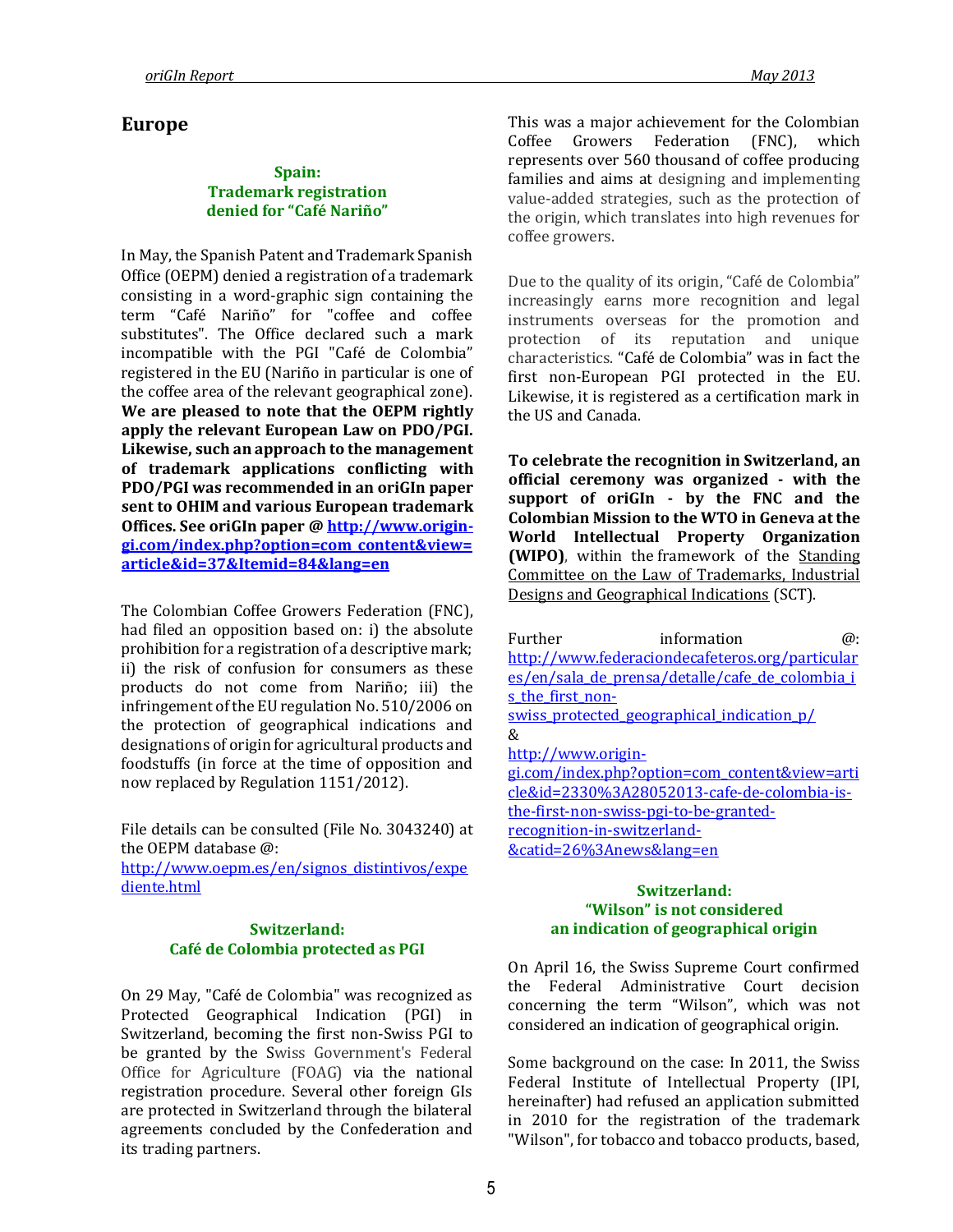among other arguments, on the risk of misleading consumers about the origin of goods (Wilson is a city in North Carolina, US). The applicant appealed to the Federal Administrative Court, which in 2012 reversed the decision, stating that "Wilson" was not primarily understood by the relevant consumers as an indication of geographic origin, but rather as a surname. The IPI appealed to the Supreme Court.

The Supreme Court, which only focuses on questions of law, held that – while there is a presumption that marks containing geographical names would be understood as indications of geographic origin - in the case at hand, the Administrative Court had rightly concluded that the relevant public would not understand the term "Wilson" primarily as an indication of geographic origin.

Further information @:

[https://www.marques.org/class46/default.asp?D](https://www.marques.org/class46/default.asp?D_A=20130528#3232) [\\_A=20130528#3232](https://www.marques.org/class46/default.asp?D_A=20130528#3232) & the full text of the Supreme Court Decision (only in German) at: <http://www.decisions.ch/entscheide/id/1618>

## **Ireland: Plain packaging for tobacco products**

On May 29, the Irish government [announced](http://www.dohc.ie/press/releases/2013/20130528.html) its intention to follow Australia in introducing a plain packaging legislation for tobacco products. Under the new rules, the packs will be presented in a generic size and color, with uniform typeface brands on the bottom and without any logo or other branding graphic element. Earlier this year, the New Zealand's Government had announced its intention to apply similar measures.

The Australian legislation on plain packaging for tobacco products is facing strong opposition and is being currently questioned before the World Trade Organisation (WTO). One of the main arguments against the implementation of such rules is related to its compatibility with intellectual property rights, and its inconsistency with the obligations under the TRIPS Agreement and the Paris Convention for the Protection of Industrial Property.

Further information @: [https://www.marques.org/class46/default.asp?D](https://www.marques.org/class46/default.asp?D_A=20130529#3235) [\\_A=20130529#3235](https://www.marques.org/class46/default.asp?D_A=20130529#3235)

# **European Union (EU)**

## **Croatian "Prosek" incompatible with the Italian PDO "Prosecco"**

Croatia is set to become the 28th Member State of the EU on July 1.

At this date, the EU will require Croatia to terminate the use of "Prosek" with respect to the local wine, since it is not compatible with "Prosecco", protected in the EU as a PDO.

More information @: [http://www.telegraph.co.uk/news/worldnews/e](http://www.telegraph.co.uk/news/worldnews/europe/croatia/10107828/Why-joining-the-EU-is-so-hard-to-swallow-for-Croatias-winemakers.html) [urope/croatia/10107828/Why-joining-the-EU-is](http://www.telegraph.co.uk/news/worldnews/europe/croatia/10107828/Why-joining-the-EU-is-so-hard-to-swallow-for-Croatias-winemakers.html)[so-hard-to-swallow-for-Croatias](http://www.telegraph.co.uk/news/worldnews/europe/croatia/10107828/Why-joining-the-EU-is-so-hard-to-swallow-for-Croatias-winemakers.html)[winemakers.html](http://www.telegraph.co.uk/news/worldnews/europe/croatia/10107828/Why-joining-the-EU-is-so-hard-to-swallow-for-Croatias-winemakers.html)

#### **New non-EU GI registration request**

On May 27, a new request of PGI was filed for "Khao Sangyod Muang Phatthalung". It is a traditional rice variety grown in Phatthalung, Thailand, for more than a hundred years. Early this year, "Khao Hom Mali Thung Kula Ronghai," a traditional Thai jasmine rice, became the first Thai GI to be registered in the EU.

The number of GIs seeking protection in the EU is progressively increasing, showing the potential of the recognition of emerging economies' GIs in important markets such as the EU.

Further information at: [http://www.ipthailand.go.th/ipthailand/dmdocu](http://www.ipthailand.go.th/ipthailand/dmdocuments/Sor_Chor_49100011.pdf) [ments/Sor\\_Chor\\_49100011.pdf](http://www.ipthailand.go.th/ipthailand/dmdocuments/Sor_Chor_49100011.pdf)

## **News on PDO/PGI**

#### **Registrations**

"Stornoway Black Pudding" (PGI) United Kingdom - 09/05 :

[http://eur-](http://eur-lex.europa.eu/LexUriServ/LexUriServ.do?uri=OJ:L:2013:127:0005:0006:EN:PDF)

[lex.europa.eu/LexUriServ/LexUriServ.do?uri=OJ:L](http://eur-lex.europa.eu/LexUriServ/LexUriServ.do?uri=OJ:L:2013:127:0005:0006:EN:PDF) [:2013:127:0005:0006:EN:PDF](http://eur-lex.europa.eu/LexUriServ/LexUriServ.do?uri=OJ:L:2013:127:0005:0006:EN:PDF)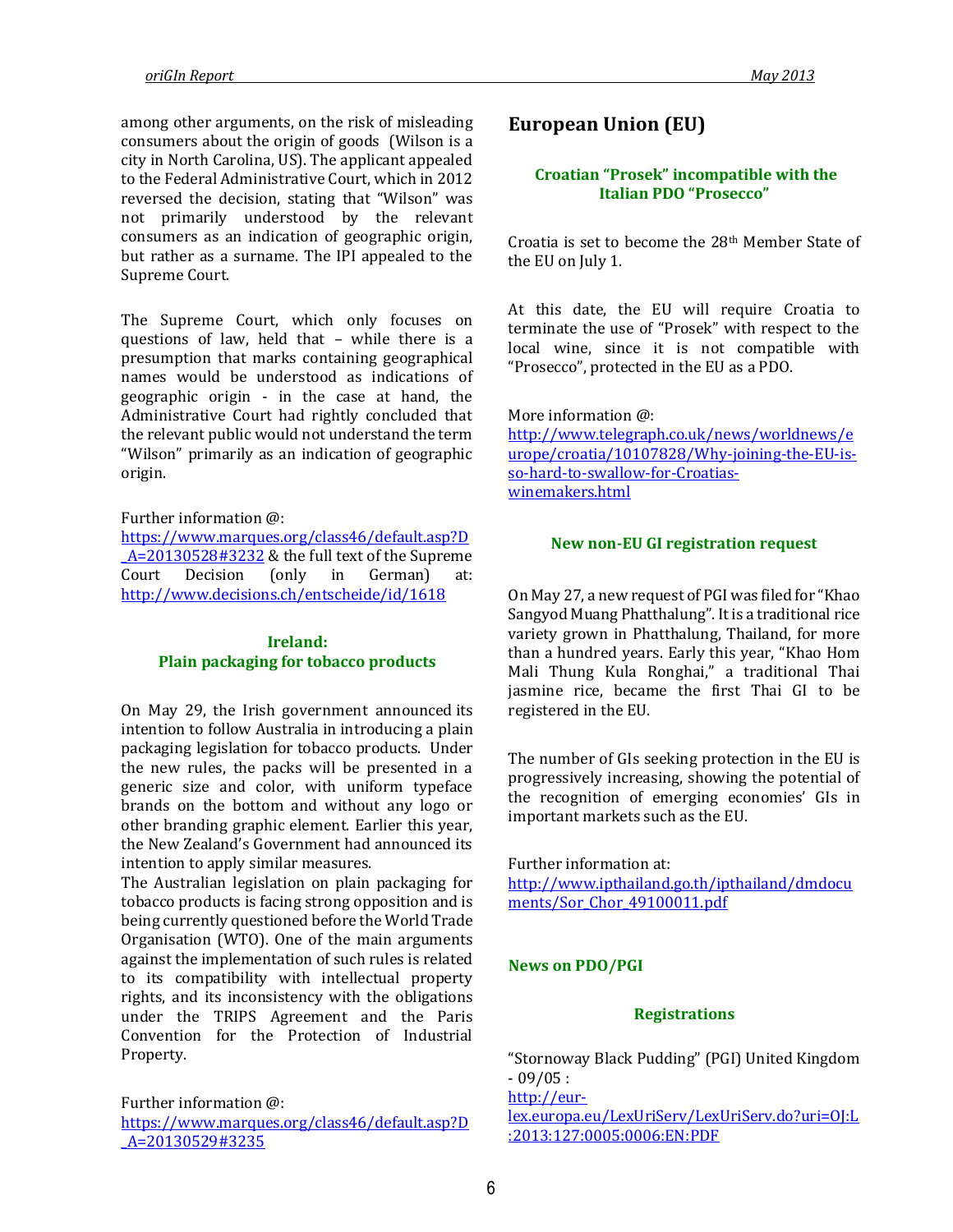"Porc du Sud-Ouest" (PGI) France – 09/05: [http://eur](http://eur-lex.europa.eu/LexUriServ/LexUriServ.do?uri=OJ:L:2013:127:0001:0002:EN:PDF)[lex.europa.eu/LexUriServ/LexUriServ.do?uri=OJ:L](http://eur-lex.europa.eu/LexUriServ/LexUriServ.do?uri=OJ:L:2013:127:0001:0002:EN:PDF) [:2013:127:0001:0002:EN:PDF](http://eur-lex.europa.eu/LexUriServ/LexUriServ.do?uri=OJ:L:2013:127:0001:0002:EN:PDF)

"Fin Gras / Fin Gras du Mézenc" (PDO) France – 09/05: [http://eur-](http://eur-lex.europa.eu/LexUriServ/LexUriServ.do?uri=OJ:L:2013:127:0003:0004:EN:PDF)

[lex.europa.eu/LexUriServ/LexUriServ.do?uri=OJ:L](http://eur-lex.europa.eu/LexUriServ/LexUriServ.do?uri=OJ:L:2013:127:0003:0004:EN:PDF) [:2013:127:0003:0004:EN:PDF](http://eur-lex.europa.eu/LexUriServ/LexUriServ.do?uri=OJ:L:2013:127:0003:0004:EN:PDF)

"Lakeland Herdwick" (PDO) United Kingdom - 17/05 : [http://eur](http://eur-lex.europa.eu/LexUriServ/LexUriServ.do?uri=OJ:L:2013:133:0007:0008:EN:PDF)[lex.europa.eu/LexUriServ/LexUriServ.do?uri=OJ:L](http://eur-lex.europa.eu/LexUriServ/LexUriServ.do?uri=OJ:L:2013:133:0007:0008:EN:PDF)

[:2013:133:0007:0008:EN:PDF](http://eur-lex.europa.eu/LexUriServ/LexUriServ.do?uri=OJ:L:2013:133:0007:0008:EN:PDF)

"Ail fumé d'Arleux (PGI)" France - 17/05 : [http://eur](http://eur-lex.europa.eu/LexUriServ/LexUriServ.do?uri=OJ:L:2013:133:0009:0010:EN:PDF)[lex.europa.eu/LexUriServ/LexUriServ.do?uri=OJ:L](http://eur-lex.europa.eu/LexUriServ/LexUriServ.do?uri=OJ:L:2013:133:0009:0010:EN:PDF) [:2013:133:0009:0010:EN:PDF](http://eur-lex.europa.eu/LexUriServ/LexUriServ.do?uri=OJ:L:2013:133:0009:0010:EN:PDF)

"Ξηρά Σύκα Ταξιάρχη" (Xira Syka Taxiarchi) (PDO) Greece - 17/05 : [http://eur](http://eur-lex.europa.eu/LexUriServ/LexUriServ.do?uri=OJ:L:2013:133:0011:0012:EN:PDF)[lex.europa.eu/LexUriServ/LexUriServ.do?uri=OJ:L](http://eur-lex.europa.eu/LexUriServ/LexUriServ.do?uri=OJ:L:2013:133:0011:0012:EN:PDF) [:2013:133:0011:0012:EN:PDF](http://eur-lex.europa.eu/LexUriServ/LexUriServ.do?uri=OJ:L:2013:133:0011:0012:EN:PDF)

"Eichsfelder Feldgieker / Eichsfelder Feldkieker" (PGI) Germany - 17/05 : [http://eur](http://eur-lex.europa.eu/LexUriServ/LexUriServ.do?uri=OJ:L:2013:133:0005:0006:EN:PDF)[lex.europa.eu/LexUriServ/LexUriServ.do?uri=OJ:L](http://eur-lex.europa.eu/LexUriServ/LexUriServ.do?uri=OJ:L:2013:133:0005:0006:EN:PDF) [:2013:133:0005:0006:EN:PDF](http://eur-lex.europa.eu/LexUriServ/LexUriServ.do?uri=OJ:L:2013:133:0005:0006:EN:PDF)

"Panforte di Siena" (PGI) Italy - 22/05 : [http://eur](http://eur-lex.europa.eu/LexUriServ/LexUriServ.do?uri=OJ:L:2013:135:0003:0004:EN:PDF)[lex.europa.eu/LexUriServ/LexUriServ.do?uri=OJ:L](http://eur-lex.europa.eu/LexUriServ/LexUriServ.do?uri=OJ:L:2013:135:0003:0004:EN:PDF) [:2013:135:0003:0004:EN:PDF](http://eur-lex.europa.eu/LexUriServ/LexUriServ.do?uri=OJ:L:2013:135:0003:0004:EN:PDF)

"Salmerino del Trentino" (PGI) Italy 24/05: [http://eur](http://eur-lex.europa.eu/LexUriServ/LexUriServ.do?uri=OJ:L:2013:138:0001:0002:EN:PDF)[lex.europa.eu/LexUriServ/LexUriServ.do?uri=OJ:L](http://eur-lex.europa.eu/LexUriServ/LexUriServ.do?uri=OJ:L:2013:138:0001:0002:EN:PDF) [:2013:138:0001:0002:EN:PDF](http://eur-lex.europa.eu/LexUriServ/LexUriServ.do?uri=OJ:L:2013:138:0001:0002:EN:PDF)

"Agnello del Centro Italia" (PGI) Italy - 24/05 : [http://eur](http://eur-lex.europa.eu/LexUriServ/LexUriServ.do?uri=OJ:L:2013:138:0003:0004:EN:PDF)[lex.europa.eu/LexUriServ/LexUriServ.do?uri=OJ:L](http://eur-lex.europa.eu/LexUriServ/LexUriServ.do?uri=OJ:L:2013:138:0003:0004:EN:PDF) [:2013:138:0003:0004:EN:PDF](http://eur-lex.europa.eu/LexUriServ/LexUriServ.do?uri=OJ:L:2013:138:0003:0004:EN:PDF)

# **Registrations requests**

"Focaccia di Recco col formaggio" (PGI) Italy – 01/06:

[http://eur-](http://eur-lex.europa.eu/LexUriServ/LexUriServ.do?uri=OJ:C:2013:155:0013:0016:EN:PDF)

[lex.europa.eu/LexUriServ/LexUriServ.do?uri=OJ:C](http://eur-lex.europa.eu/LexUriServ/LexUriServ.do?uri=OJ:C:2013:155:0013:0016:EN:PDF) [:2013:155:0013:0016:EN:PDF](http://eur-lex.europa.eu/LexUriServ/LexUriServ.do?uri=OJ:C:2013:155:0013:0016:EN:PDF)

"Istarski Pršut" (PDO) Republic of Croatia – 01/06: [http://eur](http://eur-lex.europa.eu/LexUriServ/LexUriServ.do?uri=OJ:C:2013:155:0003:0008:EN:PDF)[lex.europa.eu/LexUriServ/LexUriServ.do?uri=OJ:C](http://eur-lex.europa.eu/LexUriServ/LexUriServ.do?uri=OJ:C:2013:155:0003:0008:EN:PDF) [:2013:155:0003:0008:EN:PDF](http://eur-lex.europa.eu/LexUriServ/LexUriServ.do?uri=OJ:C:2013:155:0003:0008:EN:PDF)

"Valašský Frgál" (PGI) Czech Republic – 01/06: [http://eur](http://eur-lex.europa.eu/LexUriServ/LexUriServ.do?uri=OJ:C:2013:155:0009:0012:EN:PDF)[lex.europa.eu/LexUriServ/LexUriServ.do?uri=OJ:C](http://eur-lex.europa.eu/LexUriServ/LexUriServ.do?uri=OJ:C:2013:155:0009:0012:EN:PDF) [:2013:155:0009:0012:EN:PDF](http://eur-lex.europa.eu/LexUriServ/LexUriServ.do?uri=OJ:C:2013:155:0009:0012:EN:PDF)

"Mohant" (PDO) Slovenia – 06/06: [http://eur](http://eur-lex.europa.eu/LexUriServ/LexUriServ.do?uri=OJ:C:2013:160:0007:0010:EN:PDF)[lex.europa.eu/LexUriServ/LexUriServ.do?uri=OJ:C](http://eur-lex.europa.eu/LexUriServ/LexUriServ.do?uri=OJ:C:2013:160:0007:0010:EN:PDF) [:2013:160:0007:0010:EN:PDF](http://eur-lex.europa.eu/LexUriServ/LexUriServ.do?uri=OJ:C:2013:160:0007:0010:EN:PDF)

# **Modification requests**

"Dinde de Bresse" (PDO) France – 4/6: [http://eur](http://eur-lex.europa.eu/LexUriServ/LexUriServ.do?uri=OJ:C:2013:157:0004:0011:EN:PDF)[lex.europa.eu/LexUriServ/LexUriServ.do?uri=OJ:C](http://eur-lex.europa.eu/LexUriServ/LexUriServ.do?uri=OJ:C:2013:157:0004:0011:EN:PDF) [:2013:157:0004:0011:EN:PDF](http://eur-lex.europa.eu/LexUriServ/LexUriServ.do?uri=OJ:C:2013:157:0004:0011:EN:PDF)

"Chaource" (PDO) France – 5/6: [http://eur](http://eur-lex.europa.eu/LexUriServ/LexUriServ.do?uri=OJ:C:2013:159:0007:0013:EN:PDF)[lex.europa.eu/LexUriServ/LexUriServ.do?uri=OJ:C](http://eur-lex.europa.eu/LexUriServ/LexUriServ.do?uri=OJ:C:2013:159:0007:0013:EN:PDF) [:2013:159:0007:0013:EN:PDF](http://eur-lex.europa.eu/LexUriServ/LexUriServ.do?uri=OJ:C:2013:159:0007:0013:EN:PDF)

# **INTERNATIONAL, REGIONAL AND BILATERAL NEGOTIATIONS**

# **The Trans-Pacific Partnership (TPP) Agreement**: **17th round of talks in Lima**

The 17th round of TPP talks was held in Lima, Peru from 15 to 24 May. The eleven current negotiating Countries (Australia, Brunei, Canada, Chile, Malaysia, Mexico, New Zealand, Peru, Singapore,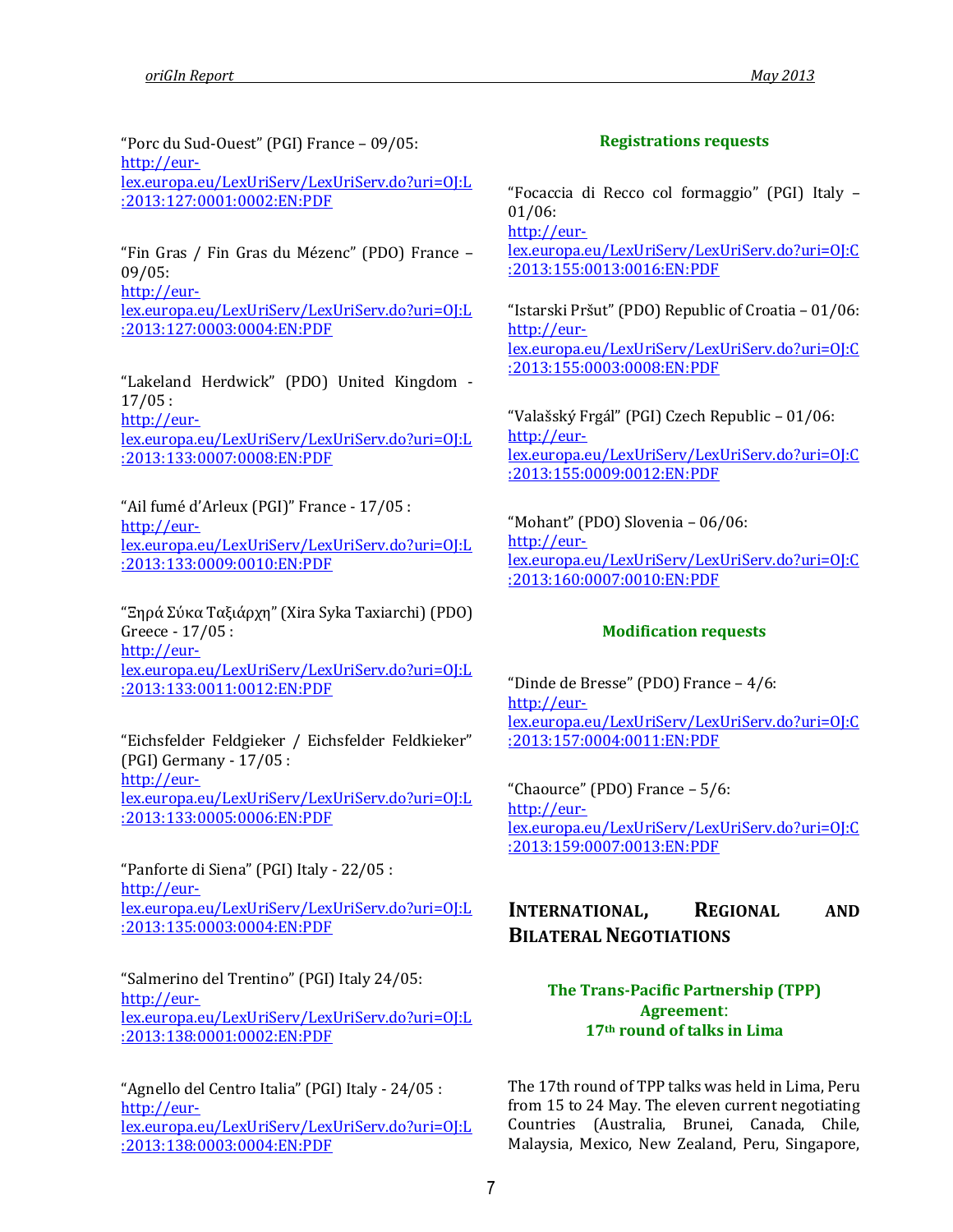the US, and Vietnam) made significant progress, especially on areas such as services, government procurement, trade remedies, sanitary and phytosanitary standards, labour and dispute settlement, as well as e-commerce, technical barriers to trade, financial services, and investment, among others. Likewise, productive discussions seem to have been held in some difficult areas of discussion, such as intellectual property rights and environment.

TPP countries hope to conclude an accord by the end of this year, probably even in time for the Asia-Pacific Economic Cooperation (APEC) Leaders' Meeting this October in Bali, Indonesia. As its twelfth member, Japan will join the next round of talks to be held from 15-25 July, in Kuala Lumpur, Malaysia. Japan entry brings to the table some concerns on sensitive topics such as agriculture.

**As some of provisions proposed in the framework of such negotiations concern the concept of generic terms as well as rules concerning trademark and GIs (see on this Mr. O'Connor presentation at our latest International Conference in Bordeaux @: [http://www.origin-](http://www.origin-gi.com/images/stories/PDFs/English/Event/GA_Bordeaux/International_Conference_Bordeaux_PPT/13.04.26_-_Bordeaux_OConnor.pdf)**

**[gi.com/images/stories/PDFs/English/Event/G](http://www.origin-gi.com/images/stories/PDFs/English/Event/GA_Bordeaux/International_Conference_Bordeaux_PPT/13.04.26_-_Bordeaux_OConnor.pdf) [A\\_Bordeaux/International\\_Conference\\_Bordea](http://www.origin-gi.com/images/stories/PDFs/English/Event/GA_Bordeaux/International_Conference_Bordeaux_PPT/13.04.26_-_Bordeaux_OConnor.pdf) [ux\\_PPT/13.04.26\\_-\\_Bordeaux\\_OConnor.pdf\)](http://www.origin-gi.com/images/stories/PDFs/English/Event/GA_Bordeaux/International_Conference_Bordeaux_PPT/13.04.26_-_Bordeaux_OConnor.pdf),** 

**oriGIn encourages its members from negotiating Countries (Australia, Brunei, Canada, Chile, Malaysia, Mexico, New Zealand, Peru, Singapore, the US, and Vietnam), to approach their respective authorities and ask for more transparency on such talks. The overall objective is to make sure that TPP provisions will not jeopardize the legitimate rights deriving from GIs in the TPP negotiating countries.**

Further information @: <http://ictsd.org/i/news/bridgesweekly/165008/>

#### **EU-Canada: Comprehensive Economic and Trade Agreement (CETA)**

The Comprehensive Economic and Trade Agreement (CETA) between Canada and EU is expected to be completed in the following months.

Agriculture still represents the main challenge for the conclusion of the Agreement. Other key issues remain market access (Canadian beef and European cheese in particular) **as well as GIs (with the issues of genericity and clash between EU PDO/PGI and trademarks registered in Canada). On the oriGIn position on this, see our letter to the EU on CETA available @: [http://www.origin-](http://www.origin-gi.com/index.php?option=com_content&view=article&id=35&Itemid=82&lang=en)**

**[gi.com/index.php?option=com\\_content&view=](http://www.origin-gi.com/index.php?option=com_content&view=article&id=35&Itemid=82&lang=en) [article&id=35&Itemid=82&lang=en](http://www.origin-gi.com/index.php?option=com_content&view=article&id=35&Itemid=82&lang=en)**

More information @:

<http://ictsd.org/i/news/bridgesweekly/165002/> &

[http://ec.europa.eu/trade/policy/countries-and](http://ec.europa.eu/trade/policy/countries-and-regions/countries/canada/)[regions/countries/canada/](http://ec.europa.eu/trade/policy/countries-and-regions/countries/canada/)

#### **EU-US: IPRs and GIs in the Transatlantic Trade and Investment Partnership (TTIP)**

On May 23, a Resolution welcoming the start of the Transatlantic Trade and Investment Partnership (TTIP) was approved by the European Parliament.

The Parliament supported in particular the inclusion of a strong protection for clearly defined areas of intellectual property rights (IPRs), expressly including GIs. The Resolution stressed that any agreement should be consistent with existing international agreements on intellectual property.

Meanwhile, a few information about the [draft EU](https://netzpolitik.org/wp-upload/DS1353_13_REV1_Annex.doc)  [negotiation mandate](https://netzpolitik.org/wp-upload/DS1353_13_REV1_Annex.doc) for the TTIP was made public. According to this information, the draft text provides that negotiations should aim at enhanced GI protection. The draft mandate is expected to be approved on 14 June, at the session of the EU Foreign Affairs Council of Ministers**. oriGIn had sent a letter to all Members of the European Parliament, which stressed the urgent need to support the inclusion of IPRs, and in particular GIs in the EU mandate to conduct bilateral negotiations with the United States to set-up a comprehensive economic agreement.**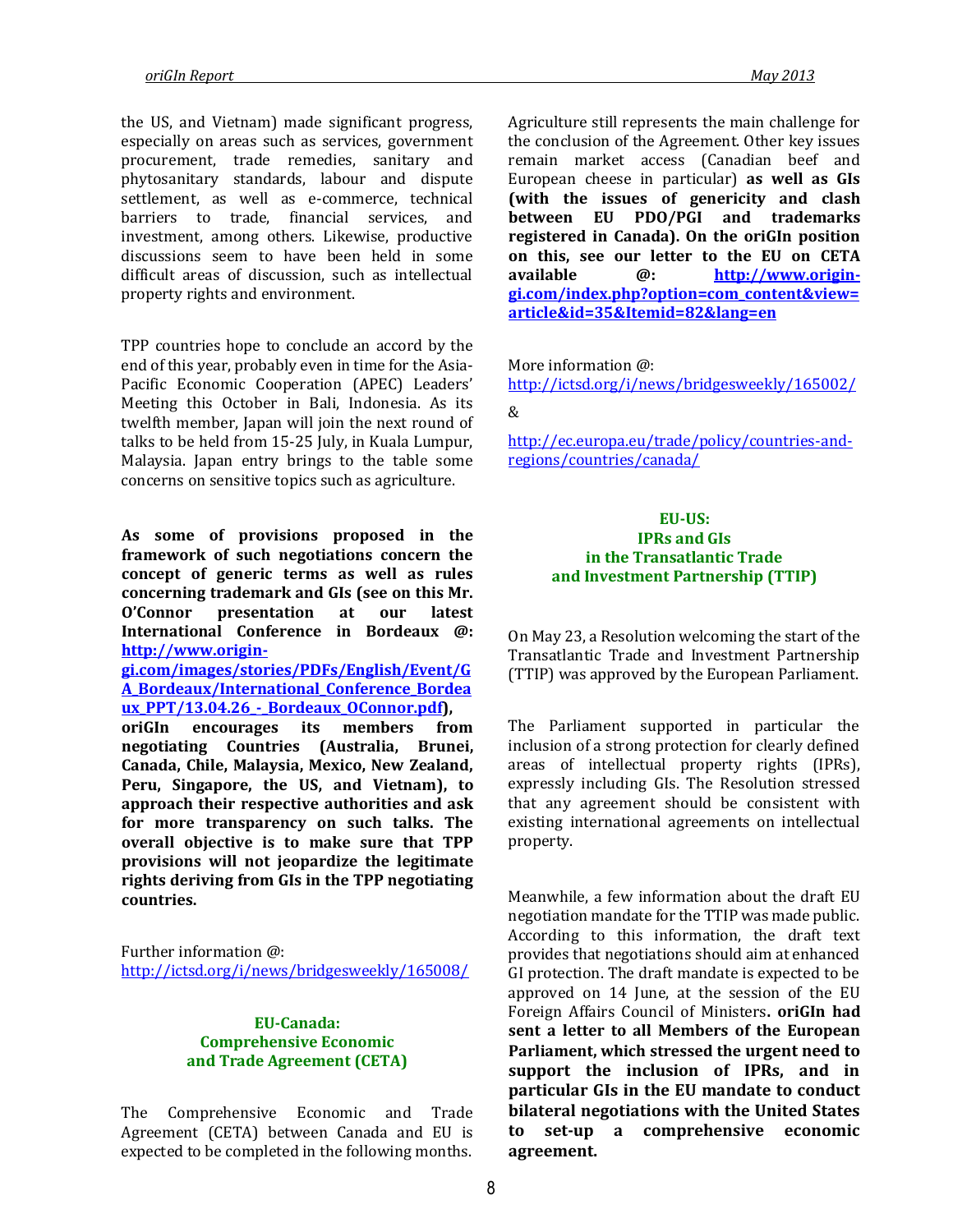The full text of the resolution is available @: [http://www.europarl.europa.eu/sides/getDoc.do](http://www.europarl.europa.eu/sides/getDoc.do?pubRef=-//EP//TEXT+TA+P7-TA-2013-0227+0+DOC+XML+V0//EN&language=EN) [?pubRef=-//EP//TEXT+TA+P7-TA-2013-](http://www.europarl.europa.eu/sides/getDoc.do?pubRef=-//EP//TEXT+TA+P7-TA-2013-0227+0+DOC+XML+V0//EN&language=EN) [0227+0+DOC+XML+V0//EN&language=EN](http://www.europarl.europa.eu/sides/getDoc.do?pubRef=-//EP//TEXT+TA+P7-TA-2013-0227+0+DOC+XML+V0//EN&language=EN)

Further information @:

[http://www.ip-watch.org/2013/05/23/eu](http://www.ip-watch.org/2013/05/23/eu-parliament-backs-start-of-transatlantic-fta-negotiations/?utm_source=post&utm_medium=email&utm_campaign=alerts)[parliament-backs-start-of-transatlantic-fta](http://www.ip-watch.org/2013/05/23/eu-parliament-backs-start-of-transatlantic-fta-negotiations/?utm_source=post&utm_medium=email&utm_campaign=alerts)[negotiations/?utm\\_source=post&utm\\_medium=e](http://www.ip-watch.org/2013/05/23/eu-parliament-backs-start-of-transatlantic-fta-negotiations/?utm_source=post&utm_medium=email&utm_campaign=alerts) [mail&utm\\_campaign=alerts](http://www.ip-watch.org/2013/05/23/eu-parliament-backs-start-of-transatlantic-fta-negotiations/?utm_source=post&utm_medium=email&utm_campaign=alerts)

#### & @:

<http://ictsd.org/i/news/bridgesweekly/165011/>

& @:

[http://www.ip-watch.org/2013/05/31/latest-eu](http://www.ip-watch.org/2013/05/31/latest-eu-mandate-for-eu-us-fta-shows-priorities/?utm_source=post&utm_medium=email&utm_campaign=alerts)[mandate-for-eu-us-fta-shows](http://www.ip-watch.org/2013/05/31/latest-eu-mandate-for-eu-us-fta-shows-priorities/?utm_source=post&utm_medium=email&utm_campaign=alerts)[priorities/?utm\\_source=post&utm\\_medium=email](http://www.ip-watch.org/2013/05/31/latest-eu-mandate-for-eu-us-fta-shows-priorities/?utm_source=post&utm_medium=email&utm_campaign=alerts) [&utm\\_campaign=alerts](http://www.ip-watch.org/2013/05/31/latest-eu-mandate-for-eu-us-fta-shows-priorities/?utm_source=post&utm_medium=email&utm_campaign=alerts) <http://www.citizen.org/IP-out-of-TAFTA>

#### **EU-Japan**

The first round of negotiations for a FTA between the EU and Japan took place from 15 to 19 April 2013 in Brussels. Further discussions will continue covering key issues such as Non-Tariff Measures (NTMs), Technical Barriers to Trade (TBTs) and rules of origin, as well as tariff reductions, in particular, regarding trade in agricultural products in order to increase market access and enhanced opportunities for businesses. Japan is the EU's second biggest trading partner in Asia, after China. Together the EU and Japan account for more than a third of world GDP.

The second round of negotiations will be held from 24 to 28 June 2013 in Tokyo, and the third one is scheduled later this year.

More information @: [http://ec.europa.eu/trade/policy/countries-and](http://ec.europa.eu/trade/policy/countries-and-regions/countries/japan/)[regions/countries/japan/](http://ec.europa.eu/trade/policy/countries-and-regions/countries/japan/)

#### &

[http://www.fratinivergano.eu/Trade%20perspec](http://www.fratinivergano.eu/Trade%20perspectives%202013/13.05.31%20TP%20issue%2011.pdf) [tives%202013/13.05.31%20TP%20issue%2011.](http://www.fratinivergano.eu/Trade%20perspectives%202013/13.05.31%20TP%20issue%2011.pdf) [pdf](http://www.fratinivergano.eu/Trade%20perspectives%202013/13.05.31%20TP%20issue%2011.pdf) (see page 7).

## **CONFERENCES / SEMINARS**

#### **ACP: Conference on "Geography of Food" in Brussels**

On May 15, a Conference on "Geography of food - Reconnecting with origin in the food system"" was held at the ACP Secretariat in Brussels. The conference was organized by the EU-ACP Technical Centre for Agricultural and Rural Cooperation (CTA), in collaboration with the Commission's Directorate General for Agriculture and Rural Development as well as the Directorate General for Development Cooperation and the ACP Secretariat.

The objective of the event was to raise awareness on some of the key challenges related to the marketing of origin-based products.

**An ad hoc informal meeting among international organizations and NGOs working on GIs was organized in the afternoon of the same day by Directorate General for Agriculture and Rural Development, with the goal of promoting an exchange on their activities. The aim of this session was to map out activities being undertaken by some of the attendees in ACP countries, look at the needs, and identify potential synergies and scope for future cooperation. The CTA, ARIPO, the ACP Secretariat, UNIDO, FAO, WIPO, the University of Pretoria and oriGIn (we presented the state of the art of our compilation of all GIs protected in the world) attended the event.** 

Further information @:

[http://brusselsbriefings.net/2013/05/16/last](http://brusselsbriefings.net/2013/05/16/last-brussels-briefing-linking-food-geography-and-people/)[brussels-briefing-linking-food-geography-and](http://brusselsbriefings.net/2013/05/16/last-brussels-briefing-linking-food-geography-and-people/)[people/](http://brusselsbriefings.net/2013/05/16/last-brussels-briefing-linking-food-geography-and-people/)

&

[http://ec.europa.eu/agriculture/newsroom/115\\_](http://ec.europa.eu/agriculture/newsroom/115_en.htm) [en.htm](http://ec.europa.eu/agriculture/newsroom/115_en.htm)